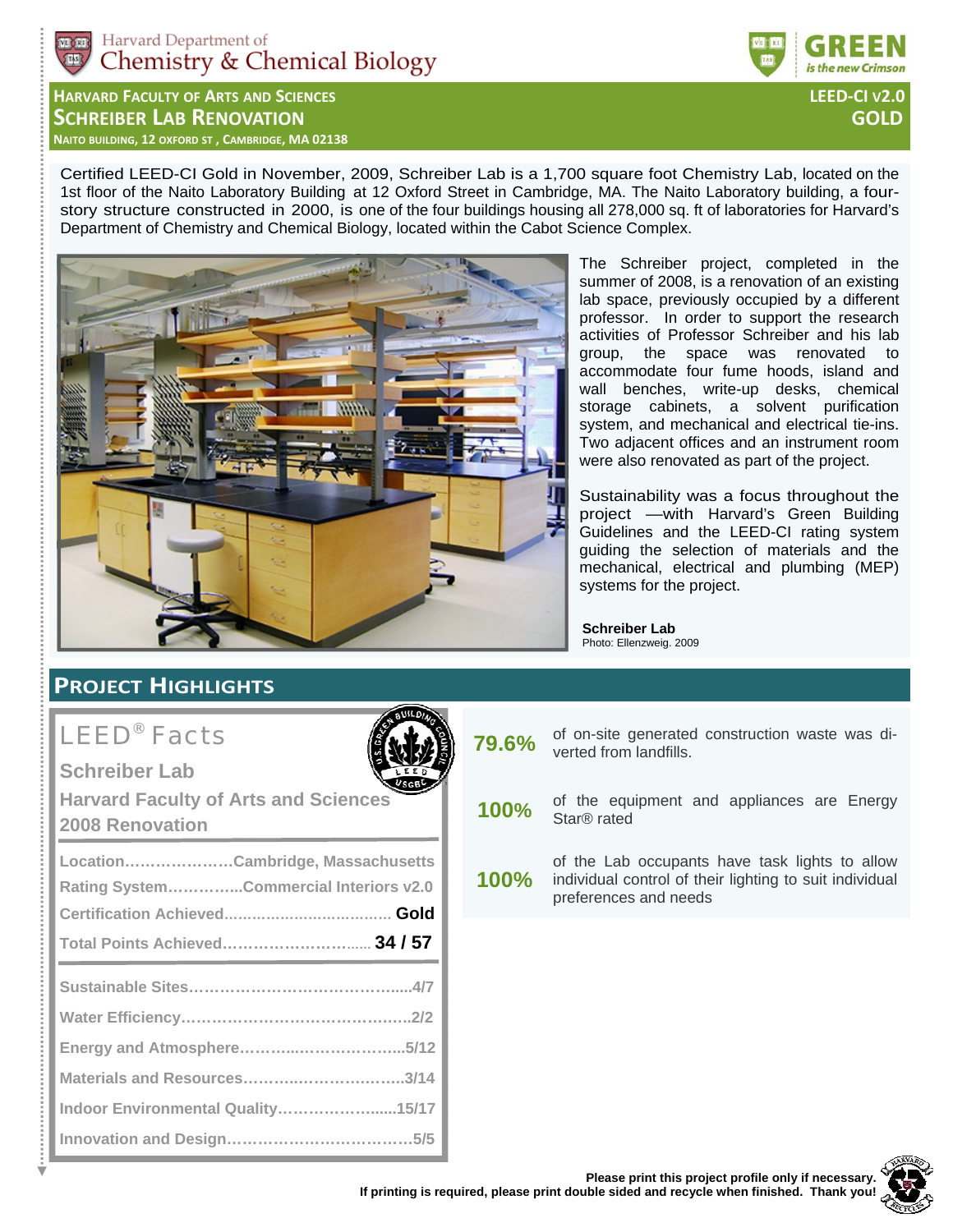

## **SCHREIBER LAB FLOOR PLAN & LEED BOUNDARY**





**Schreiber Lab**  Photo: Ellenzweig. 2009

| <b>PROJECT TEAM</b>                        |                                                                          |  |  |
|--------------------------------------------|--------------------------------------------------------------------------|--|--|
| Owner                                      | Harvard Faculty of Arts and Sciences                                     |  |  |
| <b>Project</b><br><b>Manager</b>           | Harvard University Department of Chemistry<br>and Chemical Biology       |  |  |
| <b>Architect</b>                           | Ellenzweig                                                               |  |  |
| Contractor                                 | <b>JBM General Contractors</b>                                           |  |  |
| <b>HVAC</b><br><b>Engineer</b>             | BR + A Consulting Engineers, LLC                                         |  |  |
| <b>Commissioning</b><br><b>Authority</b>   | BR + A Consulting Engineers, LLC                                         |  |  |
| <b>Sustainability</b><br><b>Consultant</b> | Harvard University, Office for Sustainability<br>Green Building Services |  |  |



**Schreiber Lab**  Photo: Ellenzweig. 2009



teres

is the new Crimson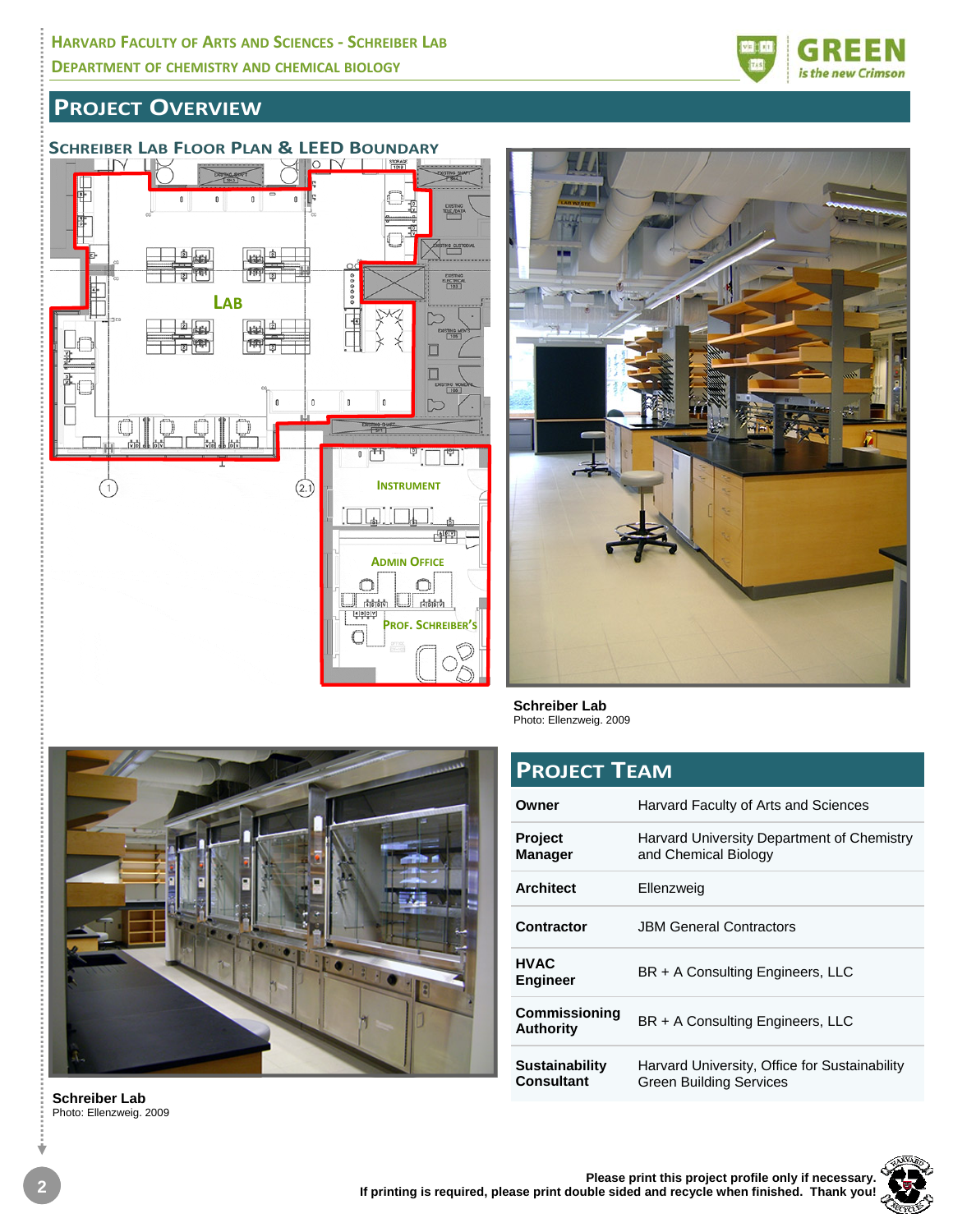### **HARVARD FACULTY OF ARTS AND SCIENCES ‐ SCHREIBER LAB DEPARTMENT OF CHEMISTRY AND CHEMICAL BIOLOGY**



## **SITE**



**Naito Laboratory Building 12 Oxford Street, Cambridge, MA**



- $\triangleright$  To encourage alternatives to driving, all occupants of the Naito Laboratory building have access to Harvard's comprehensive *CommuterChoice Program*, which provides incentives and discounts for all modes of alternative transportation as well as carpooling and fuel efficient vehicles.
- $\triangleright$  The building is located within walking distance to the Harvard Square MBTA stop, several bus lines, and the Harvard University Shuttle.
- $\triangleright$  Three bicycle racks with a total capacity of 90 bicycles are located approximately 80 feet from the rear entrance of the Naito Laboratory building for use by the building's occupants. Showers and changing facilities are located on the first floor.
- $\triangleright$  The building is located in a dense urban area, which allows occupants to walk and easily access amenities such as restaurants, banks, churches, and retail stores.
- Naito Laboratorv **Building**
- **X** MBTA Bus Stops
- Harvard University Shuttle Bus Stops
- **MBTA Subway Station**

**Bike Racks at the Naito Building**  Photo: Jessica Eisenman Parks. Harvard Office for Sustainability. 2009



## **WATER EFFICIENCY**

Per LEED requirements, if a project boundary does not include bathrooms, calculations must be for the fixtures in the closest bathroom. The closest bathrooms to Schreiber Lab have water efficient fixtures, which **reduce domestic water consumption** 

**by 35% over standard EPAct 1992 fixtures.** This is the equivalent of saving over 80,000 gallons per year.

| Differences in the Flush & Flow Rates for EPAct 1992 Standard Fixtures<br>and the fixtures installed for the Schreiber Lab Project |                                                       |                                                             |  |  |
|------------------------------------------------------------------------------------------------------------------------------------|-------------------------------------------------------|-------------------------------------------------------------|--|--|
| <b>Fixture Type</b>                                                                                                                | <b>Schreiber Lab</b><br><b>Flush &amp; Flow Rates</b> | <b>EPAct 1992 Standard</b><br><b>Flush &amp; Flow Rates</b> |  |  |
| Water Closet [GPF]                                                                                                                 | Dual-Flush<br>$1.6 \text{ } 8 \text{ } 1.1$           | 1.6                                                         |  |  |
| Urinal [GPF]                                                                                                                       | 1.0                                                   | 1.0                                                         |  |  |
| Bathroom Sink [GPM]                                                                                                                | 0.5                                                   | 2.5                                                         |  |  |
| Shower [GPM]                                                                                                                       | 1.5                                                   | 2.5                                                         |  |  |
| Kitchen Sink                                                                                                                       | 1.5                                                   | 2.5                                                         |  |  |
| GPF - Gallons Per Flush                                                                                                            | <b>GPM - Gallons Per Minute</b>                       |                                                             |  |  |

#### **FIXTURES IN SCHREIBER PROJECT SCOPE**



**SLOAN UPPERCUT®**  Dual-Flush Flushometer (Up 1.1 gpf and Down 1.6 gpf)





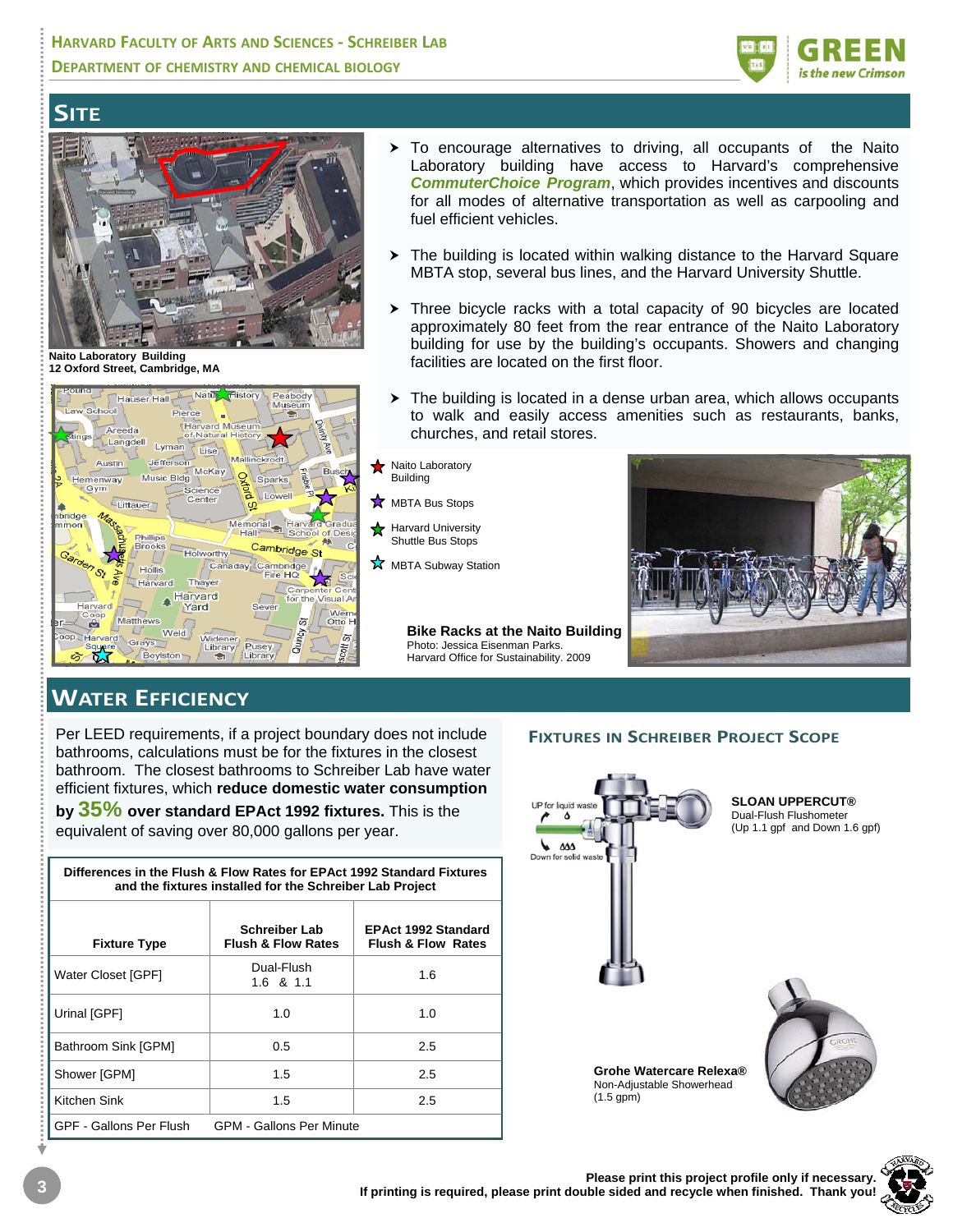

### **ENERGY EFFICIENCY**

The Faculty of Arts and Sciences (FAS) has committed, along with Harvard University as a whole, to reduce greenhouse gas emissions 30% below 2006 levels by 2016, inclusive of growth. Therefore energy efficiency was a main goal of this renovation project.

#### **MECHANICAL SYSTEMS**

An existing 100% outside air, variable volume air handling unit (AHU) provides fresh air to new variable volume terminal boxes and fan coil units (FCUs) in each of the four renovated spaces, allowing each space to be controlled independently.

**Occupancy and Temperature Sensors:** For each room within the project boundary, occupancy sensors tied to the building's control system modulate the supply air and maintain temperature set-points allowing both to be set back whenever spaces are unoccupied. The type of space and the activities carried out within it dictate the appropriate occupied and unoccupied set-points for temperature and ventilation.

**High Performance Fume Hoods** installed as part of the project include Variable Air Volume (VAV) fume hoods, which run at face velocity of 80 feet per minute instead of 100 feet per minute, thus reducing air flow by 20% and conserving the energy that would have been required to condition the air.

**Real-time displays:** Hood exhaust rates are displayed in real time, reminding occupants to keep hood sashes closed when not in use. **"Shut the Sash":** A competition between labs aimed at reducing the extreme energy consumption due to open fume hoods.

**Commissioning:** The mechanical and electrical systems have been fully commissioned by a third-party Commissioning Authority, which ensured that all energy-related systems were installed as designed, and operating efficiently prior to occupancy.

**Renewable Energy:** Renewable Energy Certificates (RECs) have been purchased from Sterling Planet (wind power) equivalent to 100% of the anticipated electricity over two years.



#### **ELECTRICAL SYSTEMS**

**Plug Loads:** Energy Star equipment was selected for all equipment in the space, which includes computers and printers.

**Light Fixtures:** Energy-efficient and low-mercury fluorescent lighting fixtures and lamps were carefully chosen and strategically located within each space to reduce electricity consumption while maintaining adequate lighting levels for each type of space.

**Lighting controls:** Each space has overhead lighting controlled by multiple switches/zones and each desk has either under-counter task lights or desk lamps for multiple lighting levels based on different needs. The project's lighting design allows 91% of the occupants to adjust the lighting to suit their individual preferences, which not only increases occupant productivity and comfort, but also decreases energy use.

**Light Sensors** The two offices and the area above the student workstations have occupancy and daylight sensors that turn ceiling fixtures on and off based on the presence of people and the levels of natural light, respectively.



**Task Lights at each desk in the Admin Office**  Photo: Ellenzweig. 2009

**Real Time Display**  Photo: Jessica Parks. Harvard Office for Sustainability, 2009

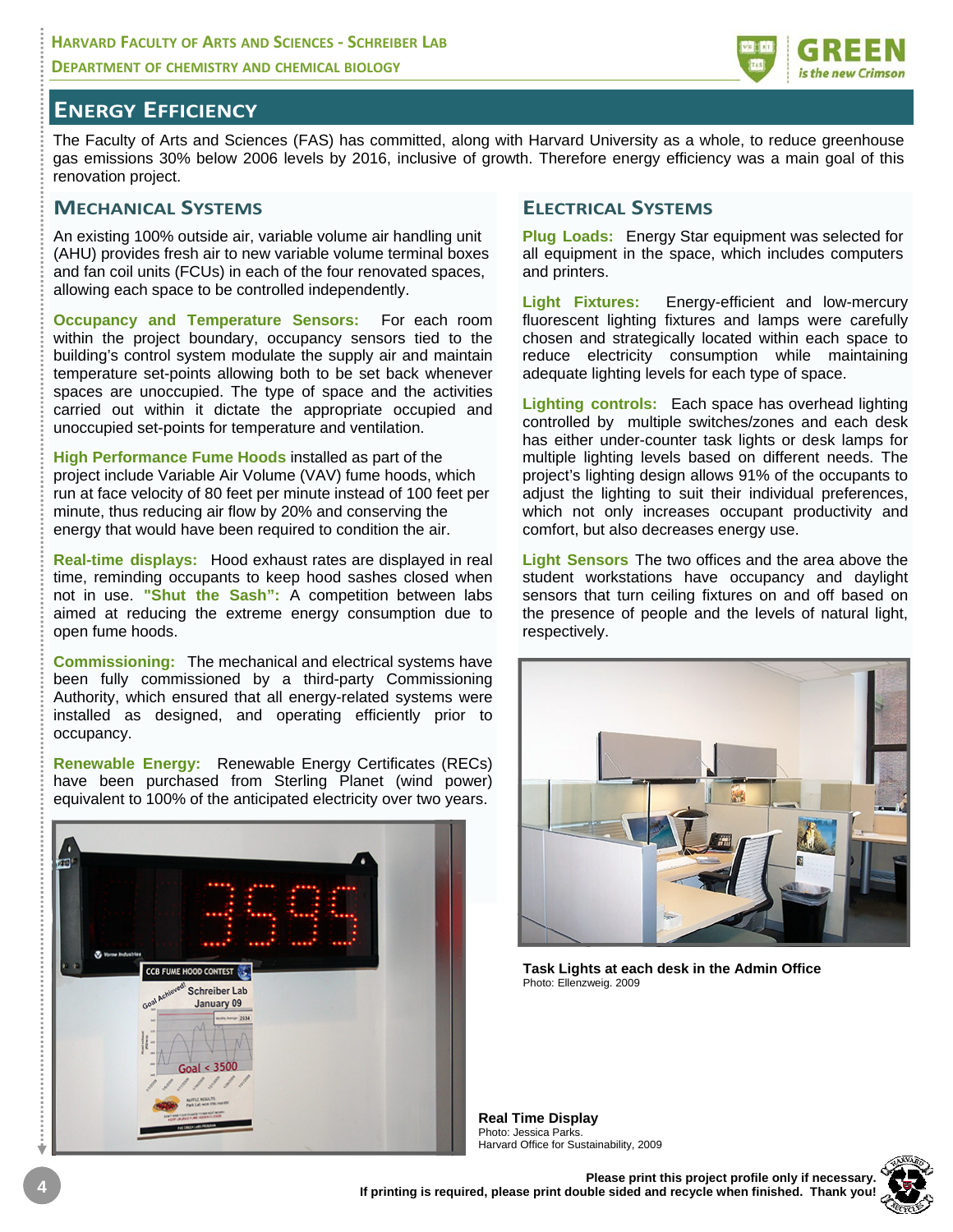#### **HARVARD FACULTY OF ARTS AND SCIENCES ‐ SCHREIBER LAB DEPARTMENT OF CHEMISTRY AND CHEMICAL BIOLOGY**



## **INDOOR ENVIRONMENTAL QUALITY**

FAS is committed to providing a healthy indoor environment for all occupants. The project team was careful to maintain healthy indoor air quality during construction and to also ensure the space is designed to promote healthy indoor air quality during occupancy.

**Indoor Air Quality During Construction:** The building maintained occupancy throughout construction. Thus, a comprehensive indoor air quality management plan was implemented during construction to maintain healthy indoor air quality. All grills and vents were sealed and a HEPA Filtration unit maintained negative pressure to keep any construction debris from migrating into occupied spaces.

**Thermal Comfort Survey:** Occupants will be surveyed about their thermal comfort once per season. The Operations team will adjust the heating or cooling in the project space as needed.

Only Materials with **Low or No VOC Content** were used in the Schreiber Lab project. Volatile Organic Compounds (VOCs) are chemical compounds and known carcinogens found in many construction materials that are considered detrimental to indoor air quality. Reducing the use of VOCs whenever possible improves indoor air quality and consequently occupant health and productivity.

- h **Composite Wood and Laminate Adhesives** used in the renovation do not have any added Urea Formaldehyde
- h **Carpet System** Karastan Contract Quillen MacCarthy Broadloom *(Carpet and Rug Institute's Green Label Plus)* with NU Broadlok Premium Plus Carpet Adhesive *(SCAQMD Rule #1168)*
- **Adhesives and Sealants and Paints and Coatings Examples of the products used:**

| Product<br>Category  | <b>Product &amp; Manufacturer</b>                            | <b>VOC</b><br>Content (g/l) | <b>VOC</b><br>Limit $(g/l)$ | Standard          |
|----------------------|--------------------------------------------------------------|-----------------------------|-----------------------------|-------------------|
| Paints &<br>Coatings | > Eco Spec Latex Flat, Benjamin Moore                        | 0                           | 50                          | Green Seal GS-11  |
|                      | > Eco Spec Interior Latex Eggshell Enamel,<br>Benjamin Moore | 0                           | 150                         | Green Seal GS-11  |
|                      | > Fresh Start All Purpose Primer, Benjamin Moore             | 49.5                        | 200                         | SCAQMD Rule #1113 |
| <b>Adhesives</b>     | > DP 1010 Water Based Duct Sealant                           | $30$                        | 250                         | SCAQMD Rule #1168 |
| &<br><b>Sealants</b> | > Dow Corning 732 Multi-purpose sealant                      | 36                          | 250                         | SCAQMD Rule #1168 |



Photos: Harvard Office for Sustainability. 2008

**Pathway Interruption:**  Isolated work areas



**HVAC Protection:**  Duct equipment sealed with filter



**Green Housekeeping:** Schreiber Lab participates in Harvard's Facilities and Maintenance Operations (FMO) Green Cleaning Program, which uses 100% recycled paper products and Green Seal certified cleaning solutions, among other green housekeeping practices.

**Daylight and Views:** In 96% of the regularly occupied spaces occupants have direct line of sight to the outside.



**Schreiber Lab**  Photo: Jessica Eisenman Parks. Harvard Office for Sustainability. 2009